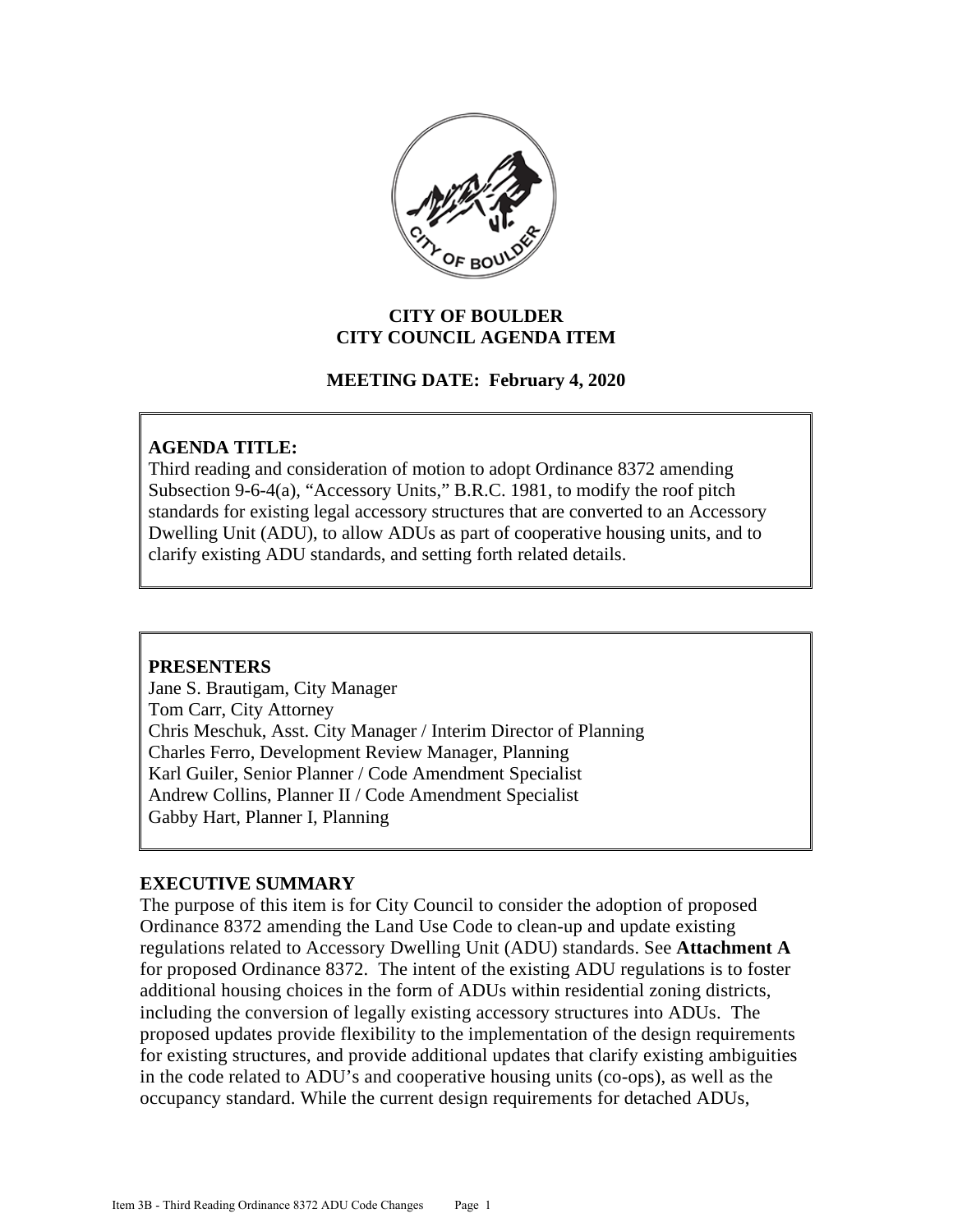including the roof pitch ratio, can be achieved with new construction, the required roof pitch ratio requirement (for structures greater than 20 feet) can add prohibitive costs for extensive renovations or incentivize the demolition of legally existing accessory structures in order to meet the current ADU requirement. The proposed changes are intended to update regulations where needed, and to correct discrepancies in the code that have been identified in the application of these standards.

Council passed the proposed Ordinance 8372 on first reading at its Dec. 3, 2019 meeting. A second reading and public hearing was conducted on Jan. 7, 2020 [\(link to](https://boulder.novusagenda.com/agendapublic/CoverSheet.aspx?ItemID=2493&MeetingID=566)  the Jan.  $7<sup>th</sup>$  [memo and meeting packet\)](https://boulder.novusagenda.com/agendapublic/CoverSheet.aspx?ItemID=2493&MeetingID=566), where the proposed ordinance was amended to incorporate the amendment options, as recommended by Planning Board, that:

- Remove the architectural consistency provision for all detached ADUs (Jan. 7, 2020 memo Attachment B option).
- Expressly allow and regulate the establishment of ADUs and co-ops on the same lot or parcel (Jan. 7, 2020 memo Attachment B option).
- Prohibit the conveyance of an ADU separate from the principal dwelling unit (Jan. 7, 2020 memo Attachment C option).

Council approved the ordinance with the board amendments on an 8-0 vote (S. Weaver absent) at the Jan.  $7<sup>th</sup>$  hearing.

Proposed Ordinance 8372 includes the amendments listed above as approved by City Council at second reading of the ordinance. The proposed updates to the ADU regulations as contained in proposed Ordinance 8372 (**Attachment A**) would:

- 1. Allow for an administrative modification to the roof-pitch ratio standards for legally existing accessory structures converting to detached ADUs exceeding 20 feet in height and no taller than 25 feet in height.
- 2. Remove the architectural consistency provision for all detached ADUs.
- 3. Expressly allow Cooperative Housing Units (co-ops) and ADUs to be established on the same lot or parcel.
- 4. Clarify the ADU occupancy standards and related definitions.
- 5. Prohibit the conveyance of an ADU separate from the principal dwelling unit.

# **STAFF RECOMMENDATION**

*Suggested Motion Language:* 

Staff requests council consideration of this matter and action in the form of the following motion:

Motion to adopt on third reading Ordinance 8372 amending Subsection 9-6-4(a), "Accessory Units," B.R.C. 1981, to modify the roof pitch standards for existing legal accessory structures that are converted to an Accessory Dwelling Unit (ADU), to allow ADUs as part of cooperative housing units, and to clarify existing ADU standards, and setting forth related details.

# **ATTACHMENTS**

A: Proposed Ordinance 8372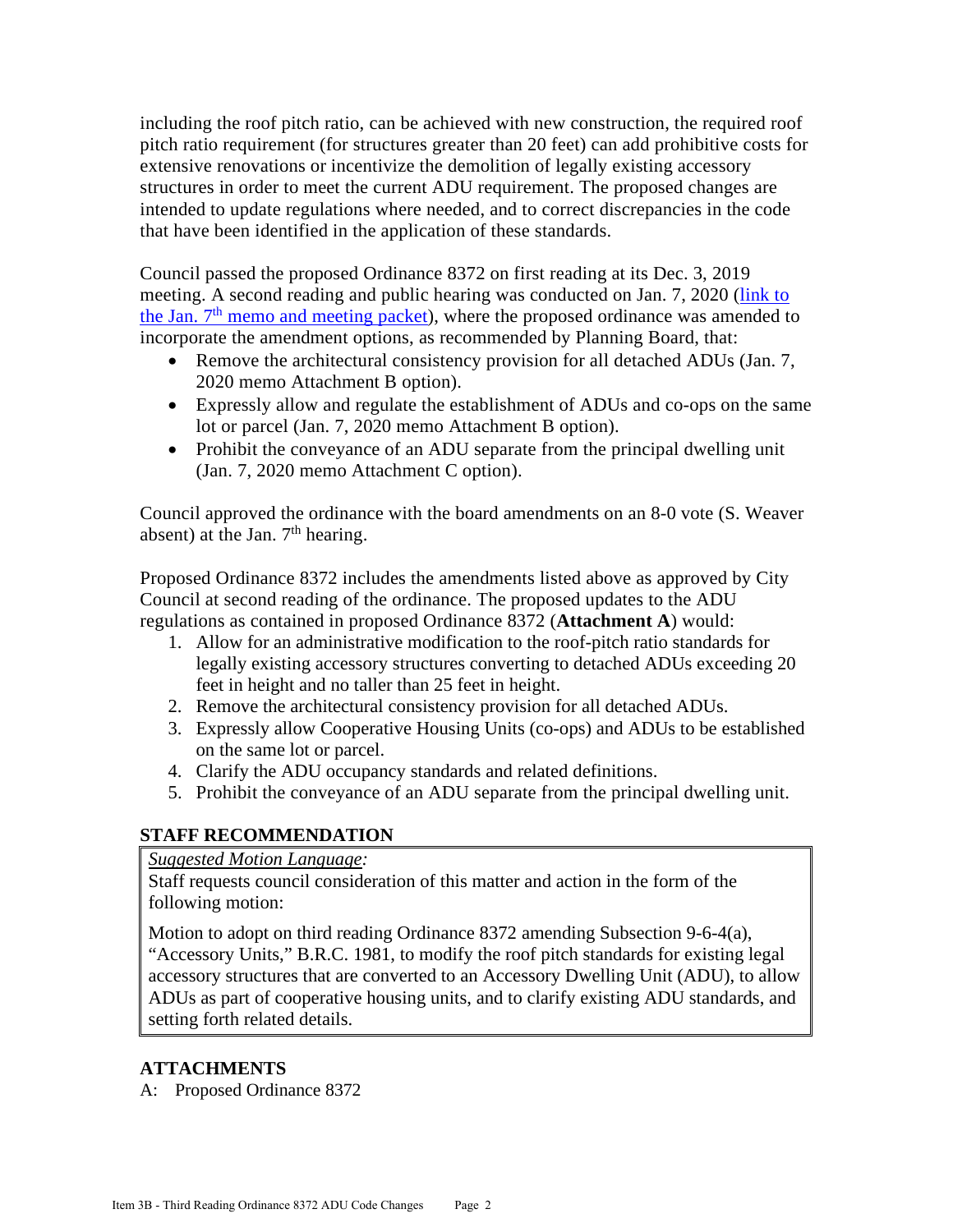|                | Attachment A - Proposed Ordinance 8372                                                                                                                                                                                                                       |  |  |  |
|----------------|--------------------------------------------------------------------------------------------------------------------------------------------------------------------------------------------------------------------------------------------------------------|--|--|--|
|                |                                                                                                                                                                                                                                                              |  |  |  |
| 1              | <b>ORDINANCE 8372</b>                                                                                                                                                                                                                                        |  |  |  |
| $\overline{2}$ |                                                                                                                                                                                                                                                              |  |  |  |
| 3              | AMENDING<br>AN<br>ORDINANCE<br>SUBSECTION $9-6-4(a)$ ,<br>"ACCESSORY UNITS," B.R.C. 1981, TO MODIFY THE ROOF                                                                                                                                                 |  |  |  |
| 4              | PITCH STANDARDS FOR EXISTING LEGAL ACCESSORY                                                                                                                                                                                                                 |  |  |  |
| 5              | STRUCTURES THAT ARE CONVERTED TO AN ACCESSORY<br>DWELLING UNIT (ADU), TO ALLOW ADUS AS PART OF                                                                                                                                                               |  |  |  |
| 6              | COOPERATIVE HOUSING UNITS, AND TO CLARIFY<br>EXISTING ADU STANDARDS AND SETTING FORTH                                                                                                                                                                        |  |  |  |
| 7              | <b>RELATED DETAILS.</b>                                                                                                                                                                                                                                      |  |  |  |
| 8              | BE IT ORDAINED BY THE CITY COUNCIL OF THE CITY OF BOULDER,                                                                                                                                                                                                   |  |  |  |
| 9              | <b>COLORADO:</b>                                                                                                                                                                                                                                             |  |  |  |
| 10             | Section 1. Section 9-6-4, "Conditional Use and Use Review Standards - Residential Uses,"                                                                                                                                                                     |  |  |  |
| 11             | B.R.C. 1981, is amended to read as follows:                                                                                                                                                                                                                  |  |  |  |
| 12             | 9-6-4. - Conditional Use and Use Review Standards - Residential Uses.                                                                                                                                                                                        |  |  |  |
| 13             | <b>Accessory Units:</b><br>(a)                                                                                                                                                                                                                               |  |  |  |
| 14             | (1) General Requirements: Three types of accessory units are permitted: Attached<br>Aaccessory Ddwelling Uunits, Ddetached Aaccessory Ddwelling Uunits, and                                                                                                  |  |  |  |
| 15             | Llimited Aaccessory Uunits. The following standards apply to all three types of<br>accessory units:                                                                                                                                                          |  |  |  |
| 16             | (A) Standards:                                                                                                                                                                                                                                               |  |  |  |
| 17             |                                                                                                                                                                                                                                                              |  |  |  |
| 18             | (v) No Independent Conveyance: No person shall convey an accessory unit<br>independently of the principal dwelling unit on the lot or parcel.                                                                                                                |  |  |  |
| 19             |                                                                                                                                                                                                                                                              |  |  |  |
| 20             | Attached Accessory Dwelling Units: In addition to the general accessory unit<br>(2)<br>standards in paragraph $(a)(1)$ of this section, the following standards apply to                                                                                     |  |  |  |
| 21             | attached accessory dwelling units. The owner or the owners of a lot or parcel with<br>an existing single-family dwelling unit may establish and maintain an attached                                                                                         |  |  |  |
| 22<br>23       | accessory dwelling unit within the principal structure of a detached dwelling unit<br>in the RR, RE, RL, RMX, A or P districts if all of the following conditions are met<br>and continue to be met during the life of the attached accessory dwelling unit: |  |  |  |
| 24             | (A) Neighborhood Area: In the RL-1 or RL-2 zoning districts, no more than twenty<br>percent of the lots or parcels in a neighborhood area contain an accessory unit.                                                                                         |  |  |  |
| 25             |                                                                                                                                                                                                                                                              |  |  |  |
|                | K:\PLCU\o-8372 3rd rdg ADU amended with final council changes-.docx                                                                                                                                                                                          |  |  |  |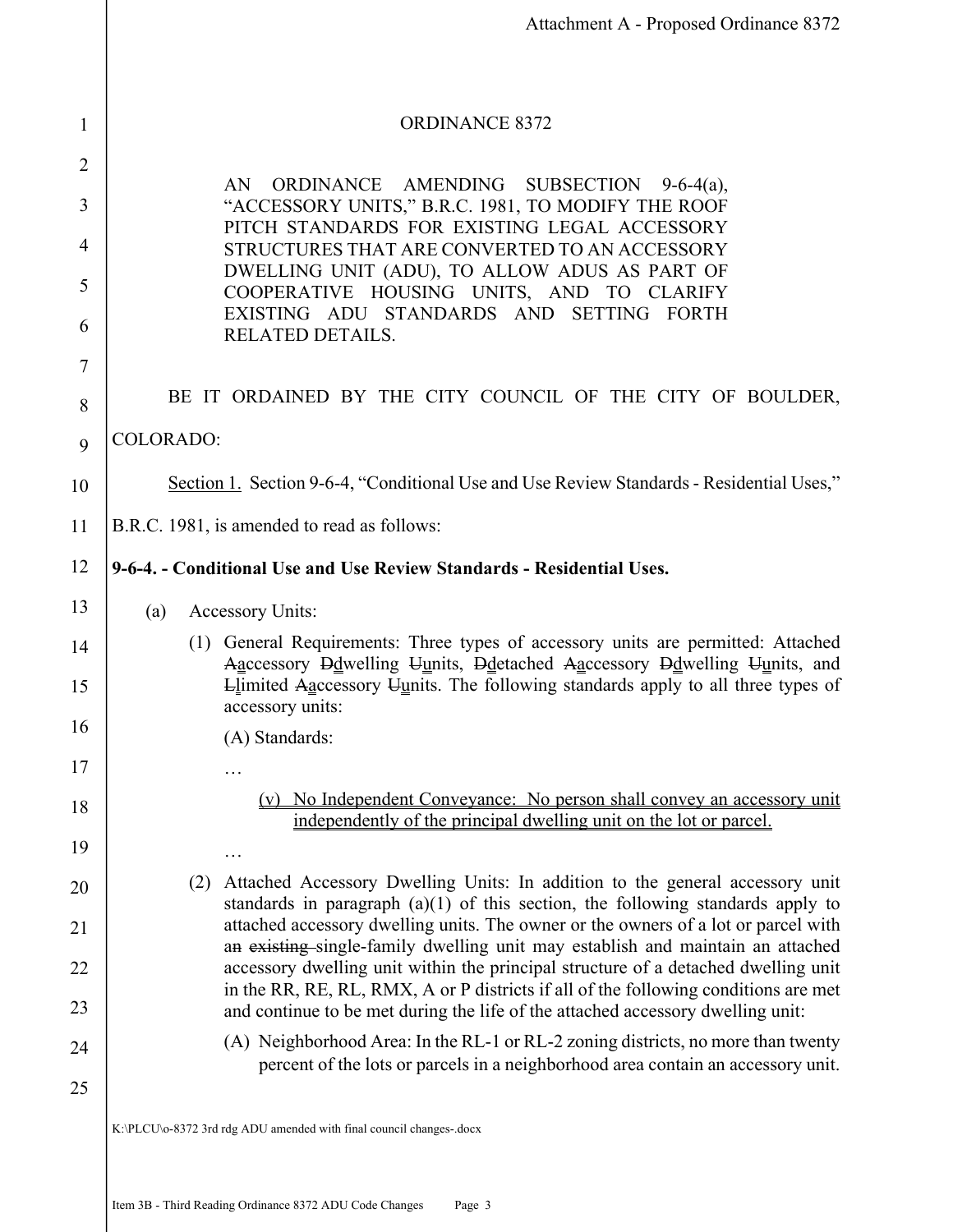for the purpose of this subparagraph:

1

2

3

4

5

6

7

8

9

10

11

12

13

14

15

16

17

18

19

20

21

22

23

24

25

- (i) The "neighborhood area" in RL-1 and RL-2 zoning districts is the area circumscribed by a line three hundred feet from the perimeter of the lot line within which any accessory unit will be located. Within the "neighborhood area" only accessory units within the RL-1 and RL-2 zoning districts are counted towards the twenty percent limitation factor.
- (ii) For the purpose of calculating the twenty percent limitation factor, the following shall apply:
	- a. Aa legal, nonconforming structure containing two or more dwelling units is counted as an accessory unit; or
	- $b.$  A<sub>a</sub> cooperative housing unit is counted as an accessory unit.;
	- c. An accessory unit that is licensed as part of a cooperative housing unit and said cooperative housing unit shall be counted together as one accessory unit; and
	- a.d. The city manager may promulgate regulations defining additional methods to be used in calculating the twenty percent limitation factor and the neighborhood area.
- (iii) If an application for an accessory unit exceeds the twenty percent requirement set forth in this subparagraph  $(a)(2)(A)$ , the eity manager will place the applicant on a waiting list for the neighborhood area. At such time as there is room for an additional accessory unit within a neighborhood area, the eity-manager will notify the first eligible person on the waiting list. Such person on the waiting list shall be required to provide notice of intent to file an application within thirty days and file an application within sixty days of such notice.
- (C) Criteria: The attached accessory dwelling unit is clearly incidental to the principal dwelling unit and meets the following criteria:

(iv) Any additional entrance resulting from the creation of an attached accessory dwelling unit may face the side of the lot fronting on the street only if such entrance is adequately and appropriately screened in a manner that does not detract from the single-family appearance of the principal dwelling unit.

(D) Affordable Accessory Units: If the attached accessory dwelling unit is licensed as an affordable accessory unit, the following standards apply:

(i) Tthe unit shall only be required to provide the parking required in the zoning district for the principal dwelling unit.

 $(ii)(ii)$  The unit -and-may be more than one-third of the total floor area of the

…

…

…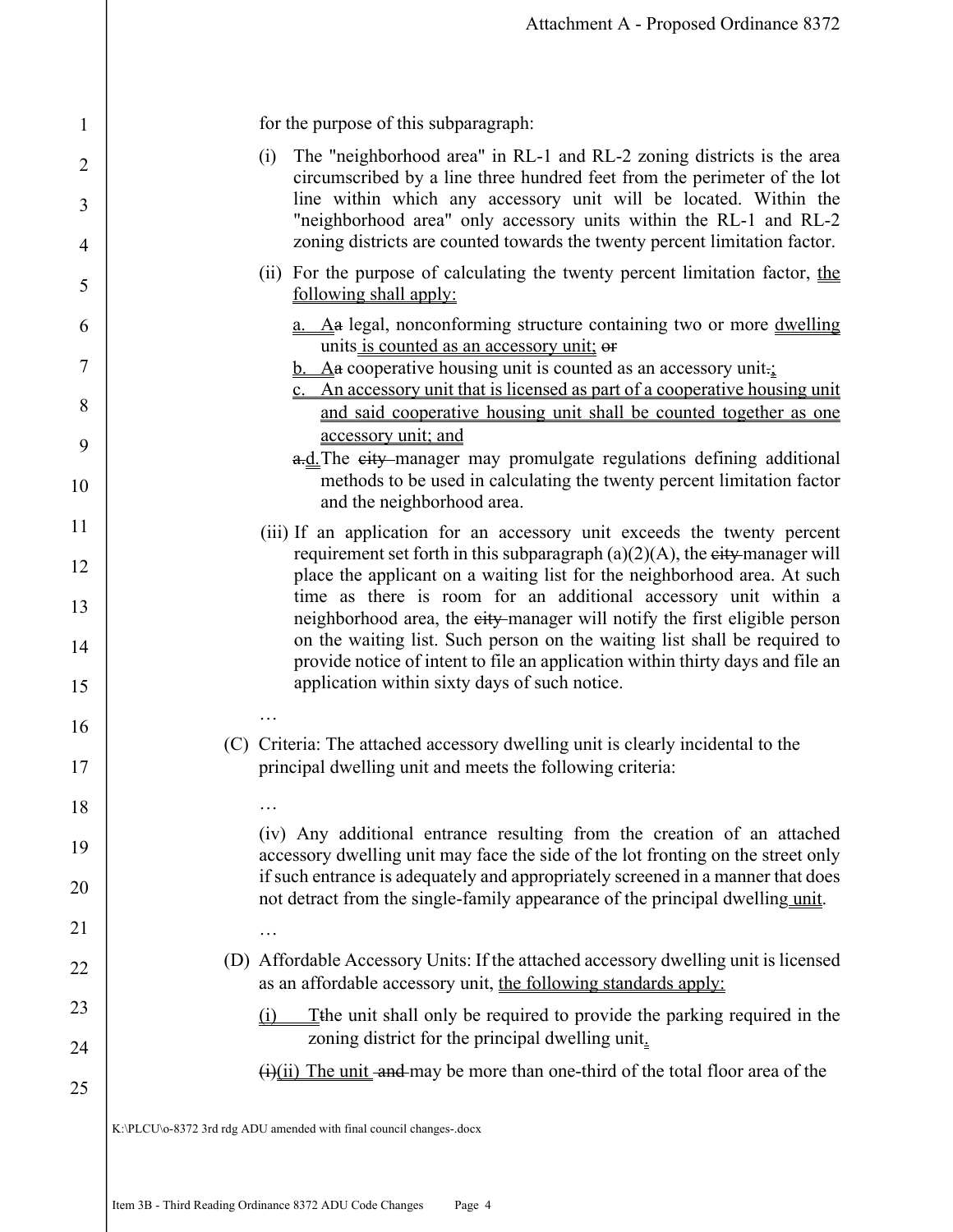principal structure but shall not exceed one-half of the floor area of the principal structure or one thousand square feet, whichever is less. The BOZA may grant a variance to this size requirement pursuant to Section 9-2-3, "Variances and Interpretations," B.R.C. 1981.

- (iii) If the unit is or will be offered for rental for compensation, the owner must obtain and at all times thereafter maintain a valid rental license for an affordable accessory unit issued by the eity-manager consistent with the requirements of Chapter 10-3, "Rental Licenses," B.R.C. 1981.
- (3) Detached Accessory Dwelling Units: In addition to the general accessory unit standards in paragraph (a)(1) of this section, the following standards apply to detached accessory dwelling units. An owner or the owners of a lot or parcel with an existing single-family detached dwelling unit may establish and maintain a detached accessory dwelling unit within an accessory structure meeting the size restrictions described below, on a lot or parcel in the RR, RE, RL, RMX, A and P districts if all of the following conditions are met and continue to be met during the life of the detached accessory dwelling unit:
	- (A) Neighborhood Area: In the RL-1 and RL-2 zoning districts, no more than twenty percent of the lots or parcels in a neighborhood area contain an accessory unit. For the purpose of this subparagraph:
		- (ii) For the purpose of calculating the twenty percent limitation factor, the following shall apply: a. Aa legal, nonconforming structure containing two or more dwelling
			- units is counted as an accessory unit; or  $b.$  Aa cooperative housing unit is counted as an accessory unit.; c. An accessory unit that is licensed as part of a cooperative housing

unit and said cooperative housing unit shall be counted together as one accessory unit; and

a.d. The eity-manager may promulgate regulations defining additional methods to be used in calculating the twenty percent limitation factor and the neighborhood area.

(iii) If an application for a detached accessory dwelling unit exceeds the twenty percent requirement set forth in subparagraph  $(a)(3)(A)$ , the eity manager will place the applicant on a waiting list for the neighborhood area. At such time as there is room for an additional accessory unit within the neighborhood area, the eity manager will notify the first eligible person on the waiting list. Such person on the waiting list shall be required to provide notice of intent to file an application within thirty days and file an application within sixty days of such notice.

K:\PLCU\o-8372 3rd rdg ADU amended with final council changes-.docx

…

1

2

3

4

5

6

…

…

7

8

9

10

11

12

13

14

15

16

17

18

19

20

21

22

23

24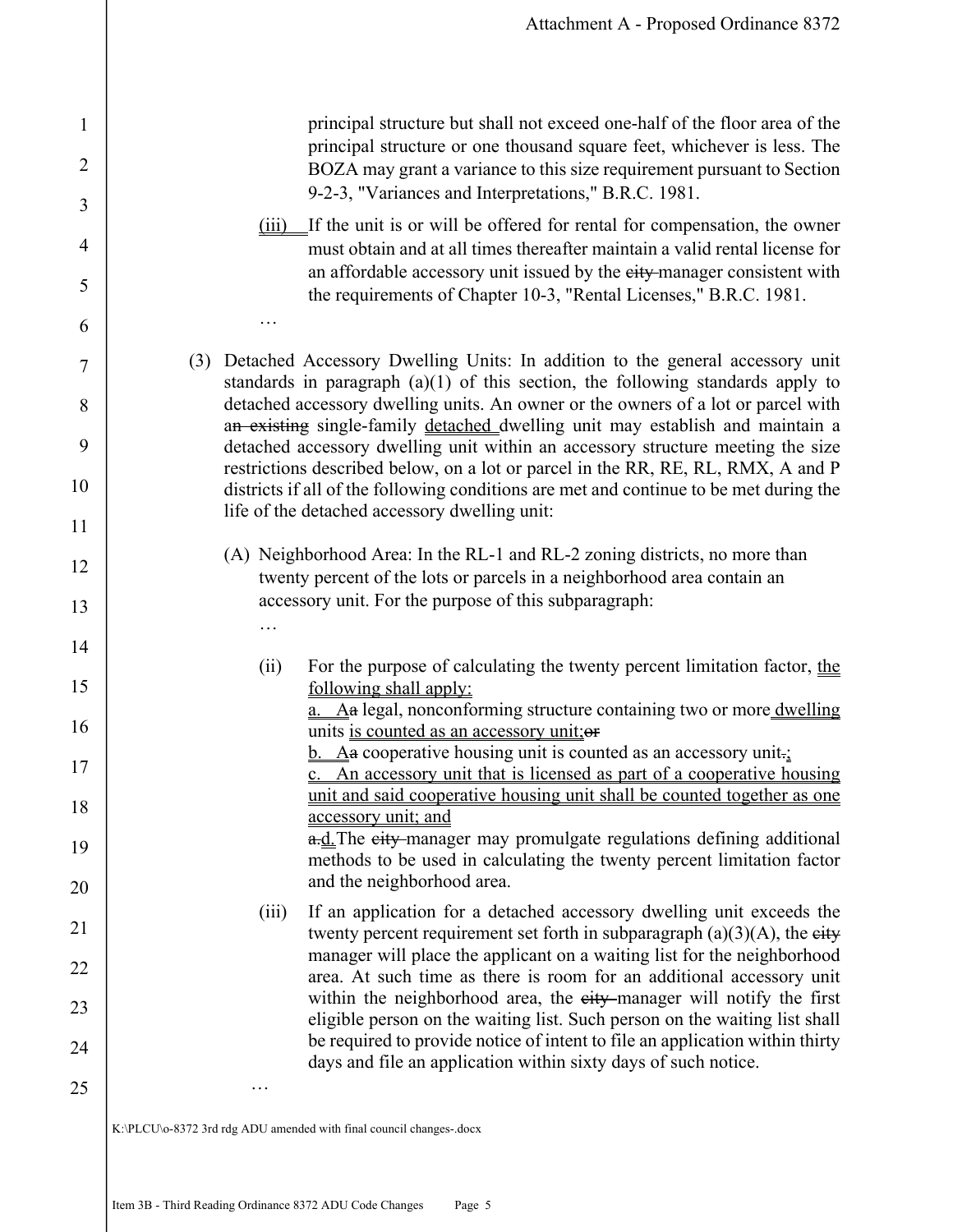- (C) Incidental to Principal Dwelling Unit: The detached accessory dwelling unit is clearly incidental to the principal dwelling unit and meets the following criteria:
	- (i) The detached accessory dwelling unit is created on a lot of five thousand square feet or larger.
	- (ii) The detached accessory dwelling unit's floor area does not exceed five hundred and fifty square feet, unless a variance is granted pursuant to Section 9-2-3, "Variances and Interpretations," B.R.C. 1981.
	- (iii) The following design standards apply to detached accessory dwelling units:
		- a. Maximum height of accessory buildings with a detached accessory dwelling unit shall not be greater than twenty feet unless the roof pitch is greater than 8:12 and the resulting ratio of the height of the roof (measured from the eave line to the top of the roof) to the height of the side walls (measured from the low point of grade to the eave line) is less than a 1:2 ratio. The city manager may modify this height standard for a legal existing accessory building that is being converted to a detached accessory dwelling unit to the extent that the existing accessory building's height and size is not proposed to be modified. In no case may a building height exceed be taller than twenty-five feet.
		- c. Architectural design shall be consistent with the existing residence on the site or the adjacent building(s) along the side yards of the lot.
		- d. Setbacks shall comply with accessory building setbacks. Where the rear yard of a property in the RR or RE zoning district directly abuts an RL zoning district, the rear yard accessory building setback shall be the same as the side yard setback for accessory buildings for applicable RR or RE zoning districts.
- (D) Affordable Accessory Units: If the detached accessory dwelling unit is licensed as an affordable accessory unit, the following standards apply:
	- $(i)$  Tthe unit shall only be required to provide the parking required in the zoning district for the principal dwelling unit.
	- $(ii)$  and T<sup>the unit's floor area may be up to eight hundred square feet. The</sup> BOZA may grant a variance to this size requirement pursuant to Section 9-2-3, "Variances and Interpretations," B.R.C. 1981.
		- $\frac{f(x)}{f(x)}$  If the unit is or will be offered for rental for compensation, the owner

K:\PLCU\o-8372 3rd rdg ADU amended with final council changes-.docx

…

1

2

3

4

5

6

7

8

9

10

11

12

13

14

15

16

17

18

19

20

21

22

23

24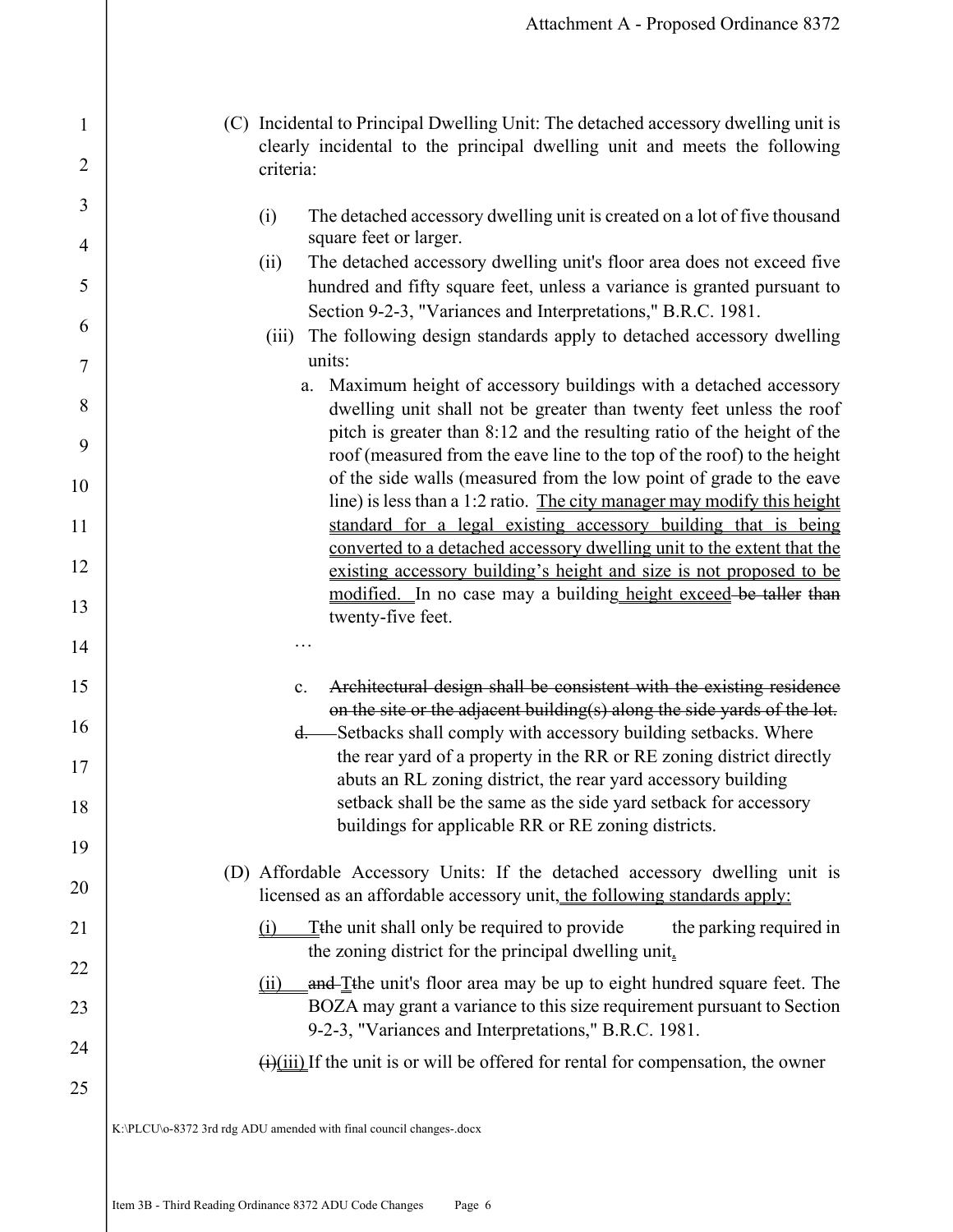|                  | must obtain and at all times thereafter maintain a valid rental license for<br>an affordable accessory unit issued by the eity-manager consistent with<br>the requirements of Chapter 10-3, "Rental Licenses," B.R.C. 1981.                                                                                                                                                                                                                                                                                                                                                                                                                                              |  |  |
|------------------|--------------------------------------------------------------------------------------------------------------------------------------------------------------------------------------------------------------------------------------------------------------------------------------------------------------------------------------------------------------------------------------------------------------------------------------------------------------------------------------------------------------------------------------------------------------------------------------------------------------------------------------------------------------------------|--|--|
|                  | (E) Designated Historic Property: If either the accessory structure the detached<br>accessory dwelling unit is located in or the principal structure on the lot or<br>parcel If the detached accessory dwelling unit is located within an accessory<br>structure that is designated as an individual landmark or recognized as<br>contributing to a designated historic district or the principal structure is<br>designated as an individual landmark or recognized as contributing to a<br>designated historic district under Chapter 9-11, "Historic Preservation," B.R.C.<br>1981, the following modifications to the standards of this paragraph $(a)(3)$<br>apply: |  |  |
|                  | (i)<br>In the RL-1 and RL-2 zoning district, the unit is not subject to the twenty<br>percent limitation factor of subparagraph $(a)(3)(A)$ provided that no<br>more than thirty percent of the lots or parcels in the neighborhood area<br>contain an accessory unit;                                                                                                                                                                                                                                                                                                                                                                                                   |  |  |
|                  | The unit shall only be required to provide the parking required in the<br>(ii)                                                                                                                                                                                                                                                                                                                                                                                                                                                                                                                                                                                           |  |  |
|                  | zoning district for the principal dwelling unit; and                                                                                                                                                                                                                                                                                                                                                                                                                                                                                                                                                                                                                     |  |  |
|                  | The unit's floor area may be up to one thousand square feet. The BOZA<br>(iii)<br>may grant a variance to this size requirement pursuant to Section 9-2-3,<br>"Variances and Interpretations," B.R.C. 1981.                                                                                                                                                                                                                                                                                                                                                                                                                                                              |  |  |
|                  |                                                                                                                                                                                                                                                                                                                                                                                                                                                                                                                                                                                                                                                                          |  |  |
|                  | Section 2. Section 9-8-5, "Occupancy of Dwelling Units," B.R.C. 1981, is amended to                                                                                                                                                                                                                                                                                                                                                                                                                                                                                                                                                                                      |  |  |
| read as follows: |                                                                                                                                                                                                                                                                                                                                                                                                                                                                                                                                                                                                                                                                          |  |  |
|                  | Section 9-8-5. - Occupancy of Dwelling Units.                                                                                                                                                                                                                                                                                                                                                                                                                                                                                                                                                                                                                            |  |  |
| (a)              | General Occupancy Restrictions: Subject to the provisions of Chapter 10-2, "Property<br>Maintenance Code," B.R.C. 1981, no persons except the following persons shall occupy<br>a dwelling unit:                                                                                                                                                                                                                                                                                                                                                                                                                                                                         |  |  |
| (1)              | Members of a family plus one or up to two additional roomerspersons. The<br>eQuarters that the roomers use shall not exceed one-third of the total floor area of<br>the dwelling unit and shall not be a separate dwelling unit;                                                                                                                                                                                                                                                                                                                                                                                                                                         |  |  |
| (2)              | Up to three persons in P, A, RR, RE, and RL zones;                                                                                                                                                                                                                                                                                                                                                                                                                                                                                                                                                                                                                       |  |  |
| (3)              | Up to four persons in MU, RM, RMX, RH, BT, BC, BMS, BR, DT, IS, IG, IM,<br>and IMS zones; or                                                                                                                                                                                                                                                                                                                                                                                                                                                                                                                                                                             |  |  |
| (4)              | Two persons and any of their children by blood, marriage, guardianship, including<br>foster children, or adoption.                                                                                                                                                                                                                                                                                                                                                                                                                                                                                                                                                       |  |  |
|                  |                                                                                                                                                                                                                                                                                                                                                                                                                                                                                                                                                                                                                                                                          |  |  |
|                  | K:\PLCU\o-8372 3rd rdg ADU amended with final council changes-.docx                                                                                                                                                                                                                                                                                                                                                                                                                                                                                                                                                                                                      |  |  |

1

2

3

4

5

6

7

8

9

10

11

12

13

14

15

16

17

18

19

20

21

22

23

24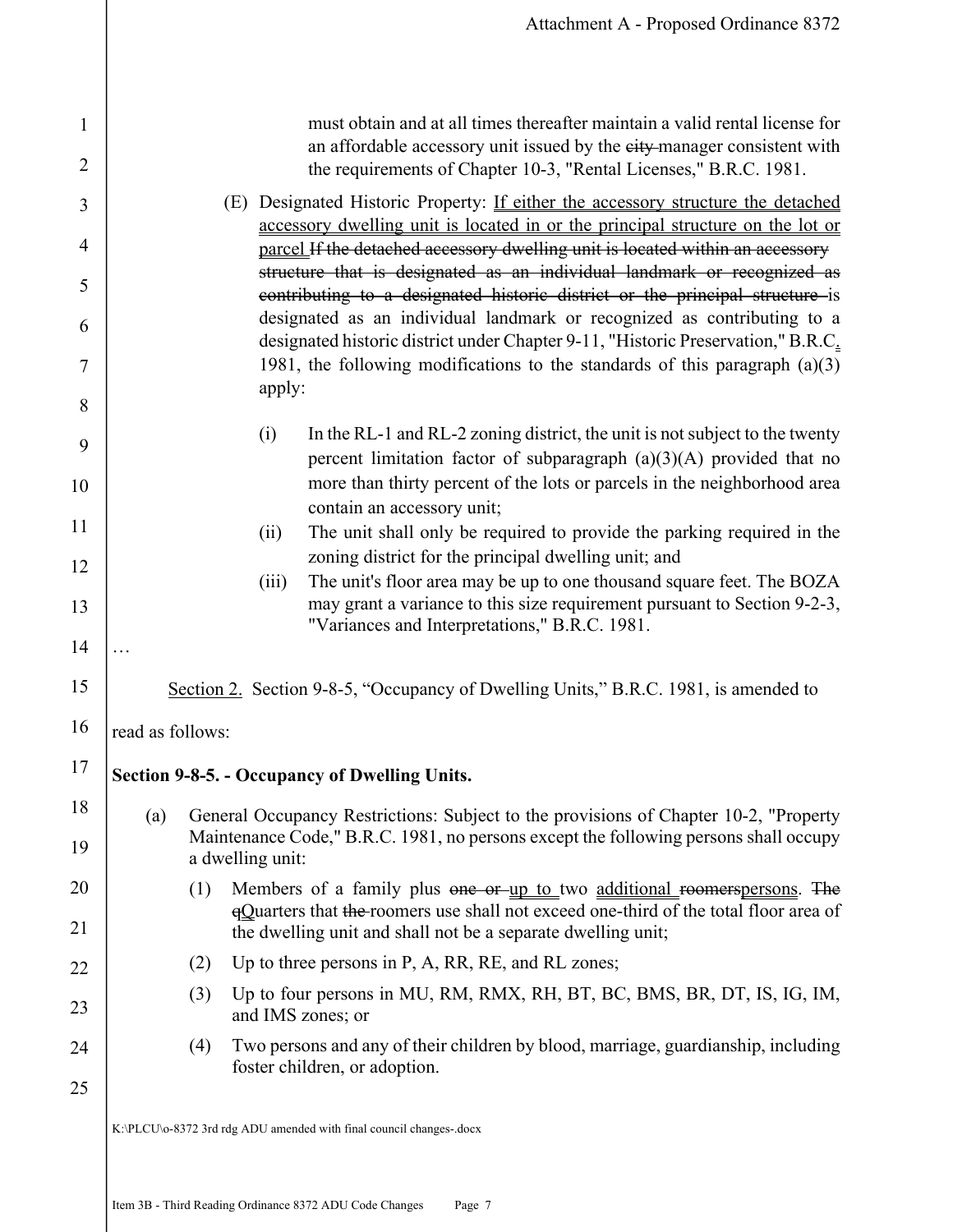(b) Attached Accessory Dwelling Unit, Detached Accessory Dwelling Unit, or Limited Accessory Dwelling Unit: The occupancy of an attached accessory dwelling unit, detached accessory dwelling unit, or limited accessory dwelling unit must meet the requirements of Subsection  $9-6-4/3$ (a), B.R.C. 1981.

1

2

3

4

5

6

7

8

9

10

11

12

13

14

15

16

17

18

19

20

21

22

23

24

- (c) Nonconformity: A dwelling unit that has a legally established occupancy higher than the occupancy level allowed by Subsection (a) of this section may maintain such occupancy of the dwelling unit as a nonconforming use, subject to the following:
	- (1) The higher occupancy level was established because of a rezoning of the property, an ordinance change affecting the property, or other city approval;
	- (2) The rules for continuation, restoration, and change of a nonconforming use set forth in Chapter 9-10, "Nonconformance Standards," B.R.C. 1981, and Section 9- 2-15, "Use Review," B.R.C. 1981;
	- (3) Units with an occupancy greater than four unrelated persons shall not exceed a total occupancy of the dwelling unit of one person per bedroom;
	- (4) The provisions of Chapter 10-2, "Property Maintenance Code," B.R.C. 1981; and
	- (5) If a property owner intends to sell a dwelling unit with a non-conforming occupancy that exceeds the occupancy limits in Subsection 9-8-5(a), B.R.C. 1981, every such contract for the purchase and sale of a dwelling unit shall contain a disclosure statement that indicates the allowable occupancy of the dwelling unit.
- (d) Cooperative Housing License: A dwelling unit licensed as a Ccooperative Hhousing Uunit pursuant to Section 10-11-3 "Cooperative Housing Licenses," B.R.C. 1981, shall not be subject to the occupancy limits or any exceptions as set forth in this section; and an attached accessory dwelling unit or detached accessory dwelling unit licensed with such dwelling unit as a cooperative housing unit shall not be subject to the occupancy standards of Subparagraph  $9-6-4(a)(1)(A)(ii)$ , "Occupancy Requirements," B.R.C. 1981. All such dwelling units together with any attached accessory dwelling unit or detached accessory dwelling unit so licensed shall be limited to no fewer than four occupants with the maximum number of occupants, without regard to whether the occupants are related or not, as follows:
	- (1) In the Rural ResidentialRR, Residential EstateRE and Residential Low DensityRL zone districts to no more than twelve occupants, provided, however, that occupancy shall not exceed more than one person per two hundred square feet of habitable space;
		- (2) In all other zone districts to no more than fifteen occupants, provided, however, that occupancy shall not exceed more than one person per two hundred square feet of habitable space; and
		- (3) The city manager may authorize a greater number of occupants in any Ccooperative Hhousing Uunit that is deed restricted as permanently affordable if the planning board after a public hearing recommends a greater number. Before making any such recommendation, the planning board shall consider the potential impacts on the surrounding community, the number of residents proposed, the
- K:\PLCU\o-8372 3rd rdg ADU amended with final council changes-.docx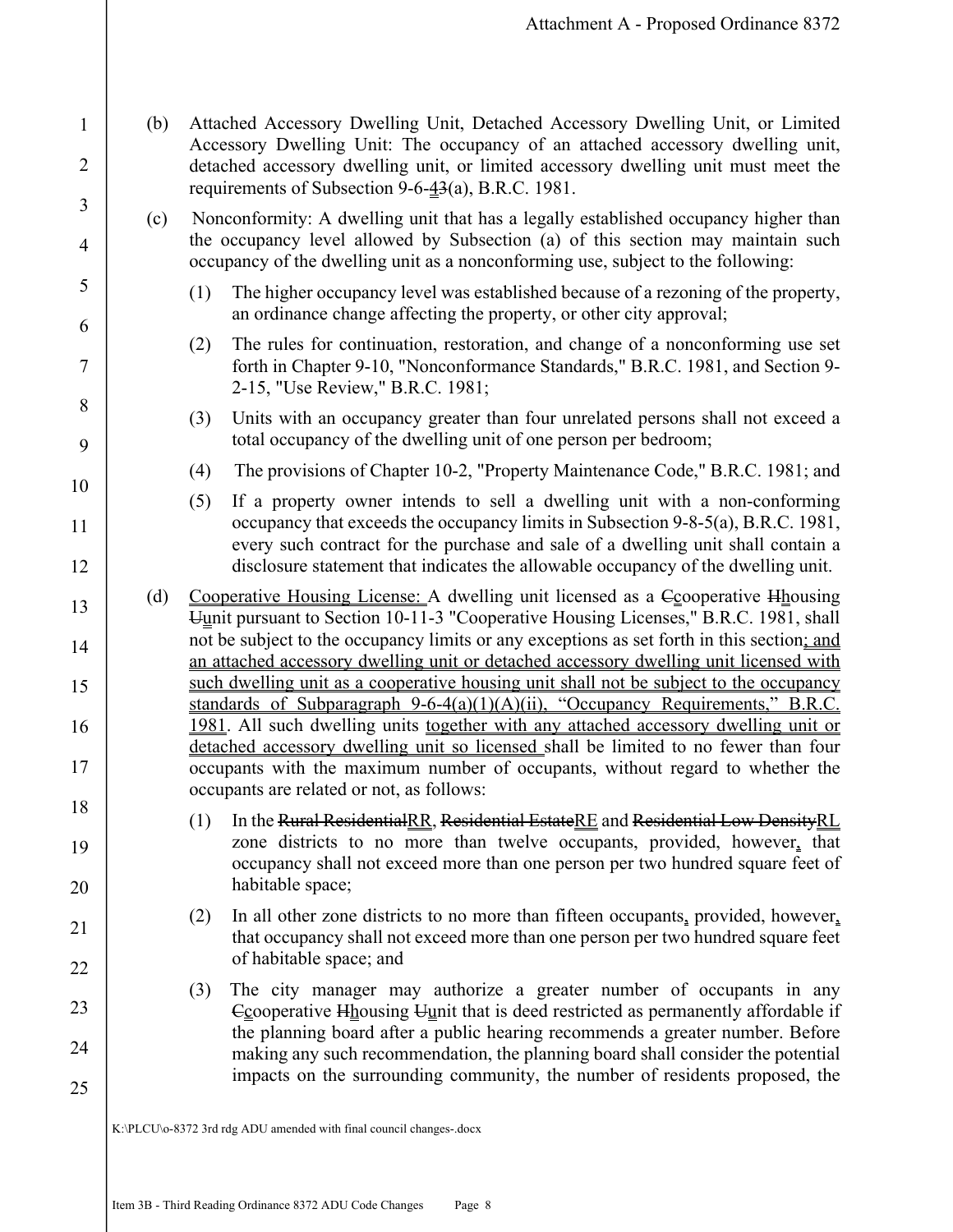|                     | Attachment A - Proposed Ordinance 8372                                                                                                                                                      |  |  |
|---------------------|---------------------------------------------------------------------------------------------------------------------------------------------------------------------------------------------|--|--|
|                     |                                                                                                                                                                                             |  |  |
| $\mathbf{1}$        | proposed habitable square feet per person, the available off-street parking, and the<br>mission of the cooperative.                                                                         |  |  |
| $\overline{2}$      | Prohibition: No person shall occupy a dwelling unit or accessory unit in violation of this<br>(e)<br>section or intentionally or negligently misrepresent the permitted occupancy of a      |  |  |
| 3                   | dwelling unit or accessory unit in violation of this section.                                                                                                                               |  |  |
| $\overline{4}$<br>5 |                                                                                                                                                                                             |  |  |
| 6                   | Section 3. Chapter 9-16, "Definitions," B.R.C. 1981, is amended to read as follows:                                                                                                         |  |  |
| $\overline{7}$      | <b>Chapter 9-16. - General Definitions.</b>                                                                                                                                                 |  |  |
| 8                   | $\ddots$                                                                                                                                                                                    |  |  |
| 9                   | Accessory dwelling unit means a separate and complete single housekeeping unit within a                                                                                                     |  |  |
| 10                  | detached dwelling unit or within an accessory structure to the principal dwelling unit of the<br>lot or parcel upon which the unit is located, permitted under the provisions of Subsection |  |  |
| 11                  | $9-6-34(a)$ , B.R.C. 1981.                                                                                                                                                                  |  |  |
| 12                  | Roomer means a person occupying a room or group of rooms within a dwelling unit that                                                                                                        |  |  |
| 13                  | are arranged primarily for sleeping and study, and that may include a private bath but does<br>not include a sink or any cooking device.                                                    |  |  |
| 14                  |                                                                                                                                                                                             |  |  |
| 15                  | Section 4. Section 10-11-3, Cooperative Housing Licenses," B.R.C. 1981, is amended to                                                                                                       |  |  |
| 16                  | read as follows:                                                                                                                                                                            |  |  |
| 17                  | 10-11-3. - Cooperative Housing Licenses.                                                                                                                                                    |  |  |
| 18                  | License terms shall be as follows:<br>(a)                                                                                                                                                   |  |  |
| 19                  | Licenses shall expire four years from issuance or when ownership of the licensed<br>(1)<br>property is transferred.                                                                         |  |  |
| 20                  | (A) In addition to any other applicable requirements, new licenses and renewals<br>shall require that the licensee submit to the city manager a completed                                   |  |  |
| 21<br>22            | current baseline (for a new license) or renewal inspection report, on forms<br>provided by the City. The report shall satisfy the following requirements:                                   |  |  |
|                     | The section of the report concerning fuel burning appliances must be<br>(i)                                                                                                                 |  |  |
| 23<br>24            | executed by a qualified heating maintenance person certifying<br>compliance with those portions of Chapter 10-2, "Property                                                                  |  |  |
| 25                  | Maintenance Code," B.R.C. 1981, for which the report form requires                                                                                                                          |  |  |
|                     | K:\PLCU\o-8372 3rd rdg ADU amended with final council changes-.docx                                                                                                                         |  |  |
|                     |                                                                                                                                                                                             |  |  |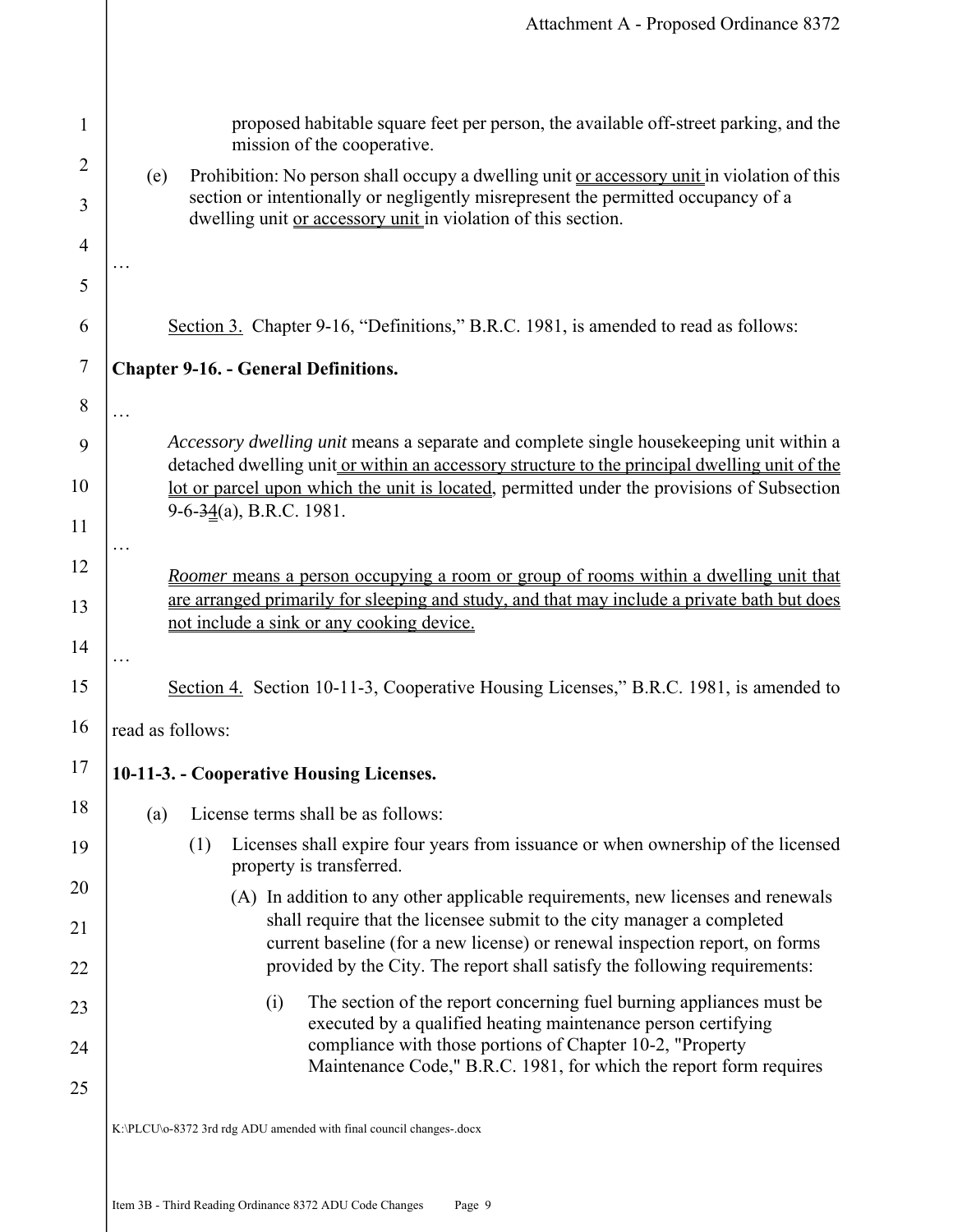|     | Attachment A - Proposed Ordinance 8372                                                                                                                                                                                                                                                                                                                                                                                                                                                                                                                                                                                                              |
|-----|-----------------------------------------------------------------------------------------------------------------------------------------------------------------------------------------------------------------------------------------------------------------------------------------------------------------------------------------------------------------------------------------------------------------------------------------------------------------------------------------------------------------------------------------------------------------------------------------------------------------------------------------------------|
|     | inspection and certification.                                                                                                                                                                                                                                                                                                                                                                                                                                                                                                                                                                                                                       |
|     | (ii) The section of the report concerning smoke and carbon monoxide<br>alarms must be executed by the operator certifying that the operator<br>inspected the smoke and carbon monoxide alarms in the licensed<br>property and that they complied with the requirements of Chapter 10-<br>2, "Property Maintenance Code," B.R.C. 1981.                                                                                                                                                                                                                                                                                                               |
|     | (iii) The section of the report concerning trash removal must be executed<br>by the operator certifying that the operator has a current valid contract<br>with a commercial trash hauler for removal of accumulated trash from<br>the licensed property in accordance with Subsection 6-3-3(b), B.R.C.<br>1981.                                                                                                                                                                                                                                                                                                                                     |
| (b) | Whenever an existing license is renewed, the renewal license shall be effective from the<br>date of expiration of the last license if the applicant submits a complete renewal<br>application by or within ninety days from the expiration date. Licenses not renewed<br>within ninety days will be considered expired, requiring a new baseline inspection<br>report.                                                                                                                                                                                                                                                                              |
| (c) | The city manager shall issue no more than ten new cooperative housing licenses in any<br>calendar year. Provided, however, if in any calendar year, after the city manager issued<br>ten licenses, there are fewer than two licenses issued to not-for-profit permanently<br>affordable cooperatives, private equity cooperatives or rental cooperatives, the city<br>manager may issue sufficient additional license so that there are at least two licensees<br>issued in each category up to a total of no more than fourteen licenses for all categories<br>in any calendar year.                                                               |
|     | If an application for a cooperative housing unit exceeds the limits set forth in this<br>subparagraph (c), the city manager will place the applicant on a waiting list.<br>Applicants on the waiting list shall be given priority for consideration of applications<br>in the next calendar year.                                                                                                                                                                                                                                                                                                                                                   |
| (d) | The boundary of a property on which a cooperative housing unit is located shall not be<br>within five hundred feet from the boundary of the property on which another cooperative<br>housing unit is located, but the city manager may permit two cooperative housing units<br>to be located closer than five hundred feet apart if they are separated by a physical<br>barrier, including, without limitation, an arterial, a collector, a commercial district or a<br>topographic feature that avoids the need for dispersal. The planning department shall<br>maintain a map showing the locations of all cooperative housing units in the city. |
| (e) | Any Not-for-Profit Permanently Affordable Cooperative shall be permanently<br>affordable. Affordability shall be measured by individual households. That is, a<br>household consisting either of an individual or a family. Rents charged must be<br>affordable to households earning no more than sixty percent of the area median income.                                                                                                                                                                                                                                                                                                         |

1

2

3

4

5

6

7

8

9

10

11

12

13

14

15

16

17

18

19

20

21

22

23

24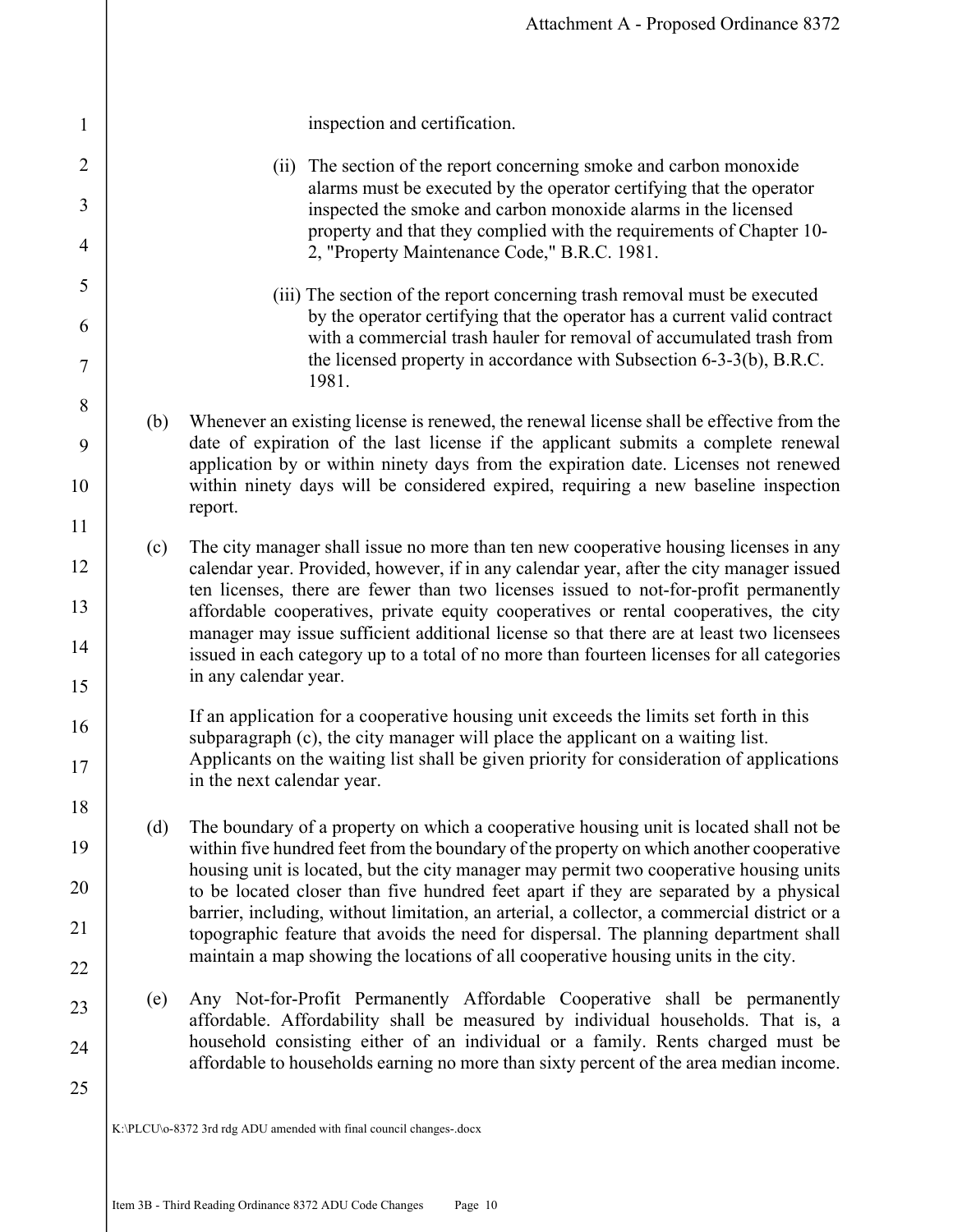- (f) A cooperative license may be issued to any group of natural persons or organization formed under Colorado law. If the applicant is an organization, all owners must be natural persons.
- (g) No rental cooperative shall be located in a dwelling unit with less than two thousand square feet of habitable space nor in any dwelling unit that within five years prior to the application was modified to have two thousand square feet or more of habitable space.
- (h) No cooperative shall be located in an agricultural, industrial or public zone. Cooperatives shall be permitted in all other zone districts.
- (i) No person under twenty-one years of age may own an interest in a cooperative, in real property on which a cooperative is located or in an organization owning real property on which a cooperative is located.
- (j) Any cooperative in which any person resides in return for valuable compensation shall be subject to the rental licensing provisions included in Section 10-3-2, "Rental License
- Required Before Occupancy and License Exemptions," B.R.C. 1981. The exceptions to the rental licensing requirements that are set forth in Section 10-3-2(b) shall not apply to any dwelling unit licensed pursuant to this chapter.
	- (k) No dwelling unit licensed pursuant to this chapter shall be licensed as or used as a shortterm rental.
	- (l) Any attached accessory dwelling unit or detached accessory dwelling unit to a dwelling unit that is licensed pursuant to this chapter shall be part of the licensed cooperative housing unit and subject to the standards of this chapter. The occupants of the dwelling unit and accessory unit shall all be members of the cooperative. While such units are licensed as a cooperative housing unit under this chapter, neither the principal dwelling unit nor the accessory unit shall be required to be owner-occupied
	- as would otherwise be required under Subparagraph  $9-6-4(a)(1)(A)(i)$ , "Owner-Occupied," B.R.C. 1981.
		- Section 5. This ordinance is necessary to protect the public health, safety, and welfare of

the residents of the city, and covers matters of local concern.

1

2

3

4

5

6

7

8

9

10

11

12

13

14

15

16

17

18

19

20

21

22

Section 6. This ordinance is being adopted near in time to Ordinance 8337. This ordinance revises sections of the Boulder Revised Code that may also be amended by Ordinance 8337. This

23 ordinance is not intended to revise the changes that may be adopted with Ordinance 8337. The

24 city council directs the city manager to adjust the formatting, language, and numbering of this

25 ordinance, so as to make the changes in both ordinances effective and consistent with each other.

K:\PLCU\o-8372 3rd rdg ADU amended with final council changes-.docx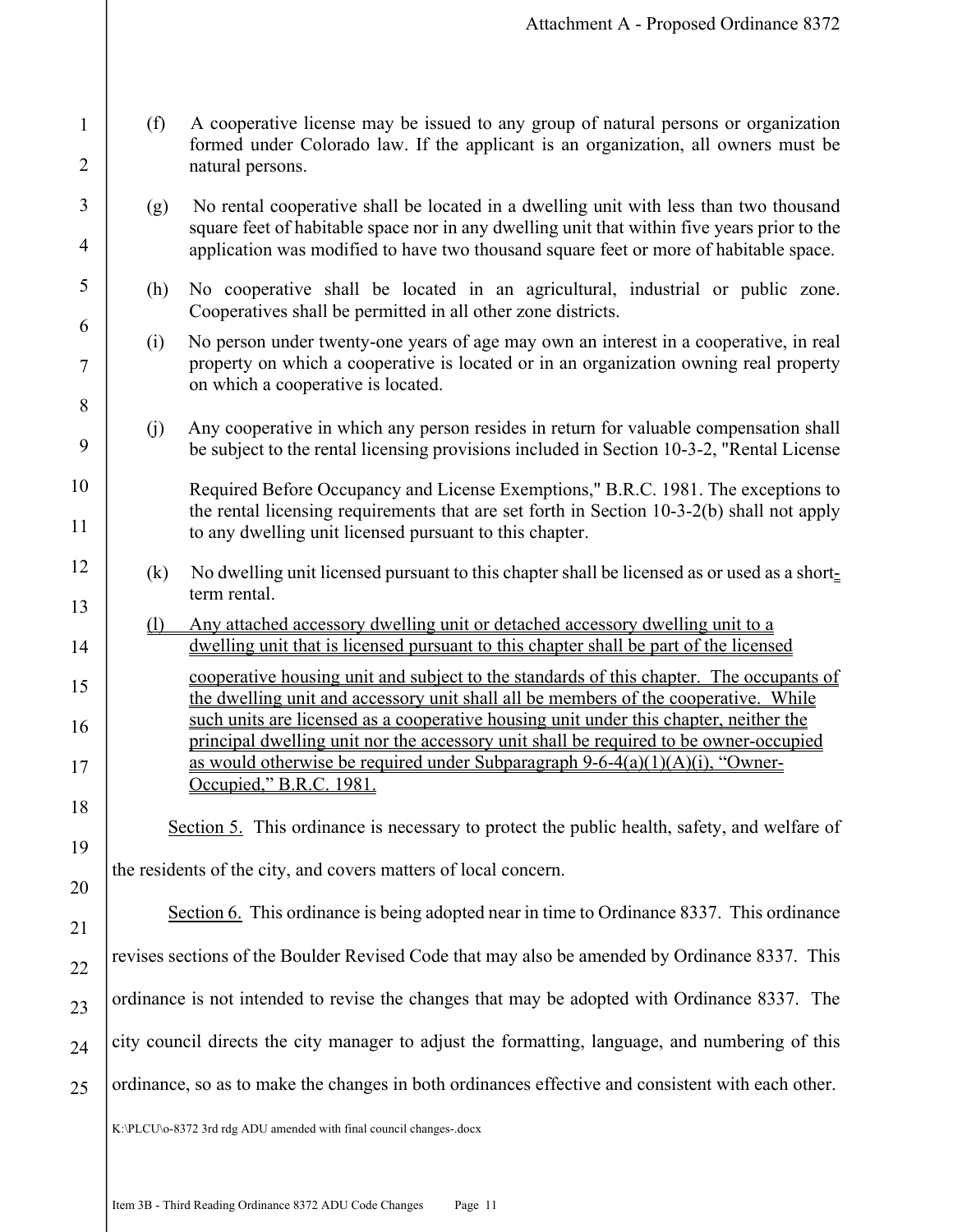| $\mathbf{1}$        |                                                                                                     | Section 7. The city council deems it appropriate that this ordinance be published by title |  |
|---------------------|-----------------------------------------------------------------------------------------------------|--------------------------------------------------------------------------------------------|--|
| $\overline{2}$      | only and orders that copies of this ordinance be made available in the office of the city clerk for |                                                                                            |  |
| 3                   | public inspection and acquisition.                                                                  |                                                                                            |  |
| $\overline{4}$<br>5 | INTRODUCED, READ ON FIRST READING, AND ORDERED PUBLISHED BY                                         |                                                                                            |  |
| 6                   | TITLE ONLY this 3rd day of December 2019.                                                           |                                                                                            |  |
| $\tau$              |                                                                                                     |                                                                                            |  |
| 8                   |                                                                                                     |                                                                                            |  |
| 9                   |                                                                                                     | Sam Weaver,<br>Mayor                                                                       |  |
| 10                  | Attest:                                                                                             |                                                                                            |  |
| 11                  |                                                                                                     |                                                                                            |  |
| 12                  | Lynnette Beck,                                                                                      |                                                                                            |  |
| 13                  | City Clerk                                                                                          |                                                                                            |  |
| 14                  |                                                                                                     |                                                                                            |  |
| 15                  | READ ON SECOND READING, AMENDED, AND PASSED this 7 <sup>th</sup> day of January<br>2020.            |                                                                                            |  |
| 16                  |                                                                                                     |                                                                                            |  |
| 17<br>18            |                                                                                                     | Sam Weaver,                                                                                |  |
| 19                  |                                                                                                     | Mayor                                                                                      |  |
| 20                  | Attest:                                                                                             |                                                                                            |  |
| 21                  |                                                                                                     |                                                                                            |  |
| 22                  | Lynnette Beck,                                                                                      |                                                                                            |  |
| 23                  | City Clerk                                                                                          |                                                                                            |  |
| 24                  |                                                                                                     |                                                                                            |  |
| 25                  |                                                                                                     |                                                                                            |  |
|                     | K:\PLCU\o-8372 3rd rdg ADU amended with final council changes-.docx                                 |                                                                                            |  |
|                     |                                                                                                     |                                                                                            |  |

Item 3B - Third Reading Ordinance 8372 ADU Code Changes Page 12